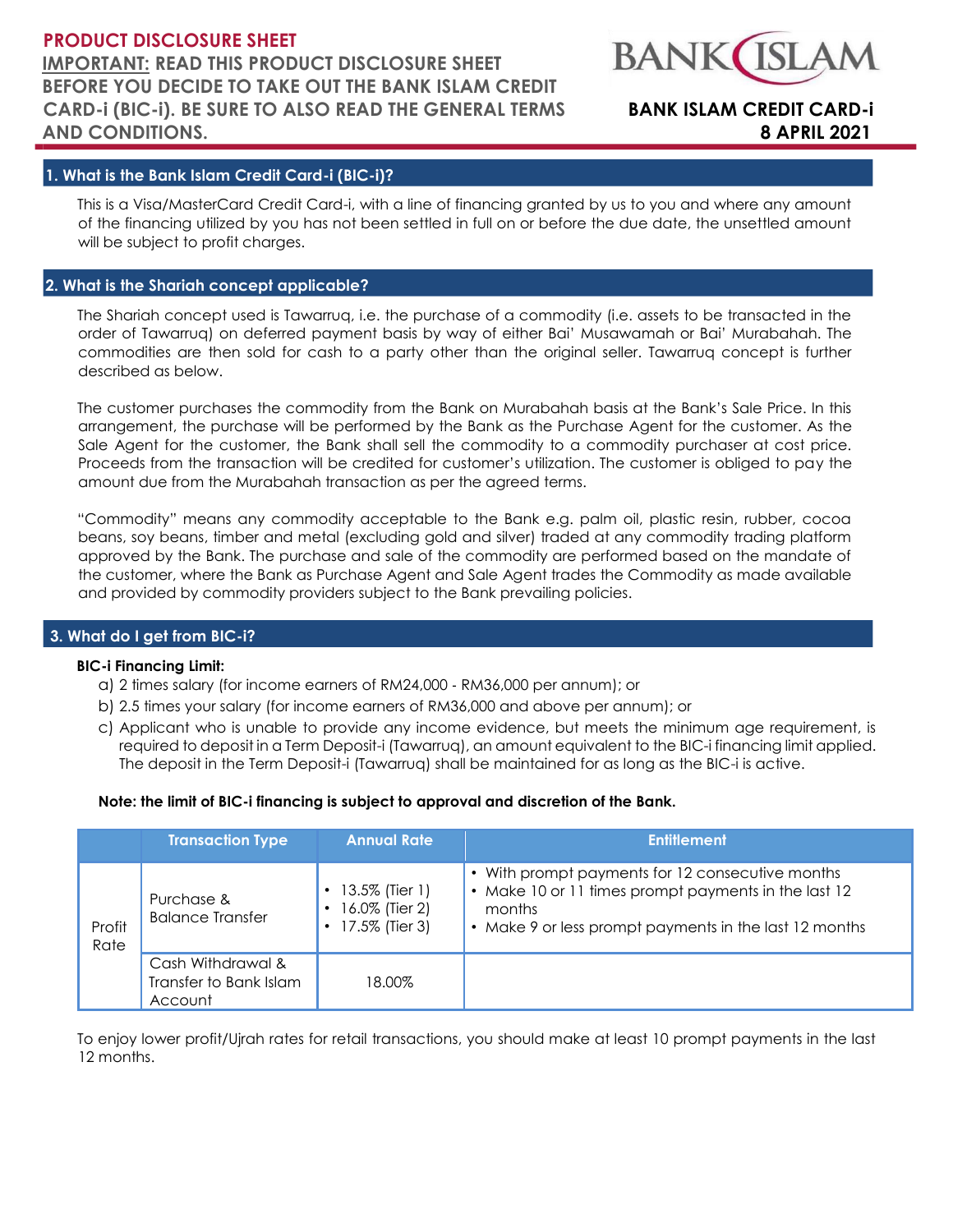|                                            |                        |                                                                                                                                                                                                                                                                          |                     | <b>Mastercard</b>                                                                                                                           |
|--------------------------------------------|------------------------|--------------------------------------------------------------------------------------------------------------------------------------------------------------------------------------------------------------------------------------------------------------------------|---------------------|---------------------------------------------------------------------------------------------------------------------------------------------|
|                                            |                        | <b>Card Type</b>                                                                                                                                                                                                                                                         | <b>Primary (RM)</b> | <b>Supplementary</b><br>(RM)                                                                                                                |
|                                            |                        | World                                                                                                                                                                                                                                                                    | 777                 | 333                                                                                                                                         |
|                                            |                        | Platinum                                                                                                                                                                                                                                                                 | 388                 | 150                                                                                                                                         |
| Annual fee                                 |                        | Gold                                                                                                                                                                                                                                                                     | 130                 | 60                                                                                                                                          |
|                                            |                        | <b>Card Type</b>                                                                                                                                                                                                                                                         |                     | <b>Visa</b>                                                                                                                                 |
|                                            |                        | Infinite & Infinite<br>payWave                                                                                                                                                                                                                                           | 777                 | 333                                                                                                                                         |
|                                            |                        | Platinum payWave                                                                                                                                                                                                                                                         | 388                 | 150                                                                                                                                         |
|                                            |                        | Gold payWave                                                                                                                                                                                                                                                             | 130                 | 60                                                                                                                                          |
| Cash withdrawal fee                        | $\bullet$<br>٠<br>٠    | higher).<br>Other than Bank Islam's ATM - 3% of the cash withdrawn or RM50                                                                                                                                                                                               |                     | Bank Islam's ATM - 2.5% of the cash withdrawn or RM12.00 (whichever is<br>(whichever is higher). The fees charged varies from bank to bank. |
| Card replacement fee                       | $\bullet$              | <b>RM50</b>                                                                                                                                                                                                                                                              |                     |                                                                                                                                             |
| Sales draft retrieval fee                  | ٠<br>$\bullet$         | Original - RM15.00 per draft.<br>Copy - RM5.00 per copy.                                                                                                                                                                                                                 |                     |                                                                                                                                             |
| Copy of statement<br>request               | ٠                      | RM5.00 per request.                                                                                                                                                                                                                                                      |                     |                                                                                                                                             |
| Overseas transaction<br>conversion fee     | $\bullet$              | The currency conversion rate is determined by MasterCard Worldwide /<br>Visa Worldwide on the date the transactions are received and / or<br>processed by the Bank.                                                                                                      |                     |                                                                                                                                             |
| Over limit<br>compensation fee /<br>charge | None                   |                                                                                                                                                                                                                                                                          |                     |                                                                                                                                             |
| Other fees and charges                     | $\bullet$<br>$\bullet$ | > 2.5% from transferred amount or RM12.00, whichever is higher.<br>Retail Spread Value Plan (RSVP) Handling Fee<br>$\triangleright$ 4.5% of transaction amount (one-time fee)<br>Installment Payment Plan (IPP)<br>$\triangleright$ Free<br>Service Tax<br>RM25 per card |                     | Transfer Fees from BIC-i to Bank Islam Savings/Current Account / Al Awfar:                                                                  |

# **5. What are my obligations?**

| Minimum Monthly<br>Payment | A minimum monthly payment by you as a Cardmember shall comprise the<br>following:<br>5% of the Statement Balance (excluding monthly Installment Payment Plan)<br>(IPP), Retail Spread Value Plan (RSVP) and Qard Balance) or RM50,<br>whichever is higher; and<br>Qard Balance (if any); and<br>Overdue Minimum Payment (if any); and<br>The monthly Installment Payment Plan (IPP) and Retail Spread Value Plan<br>$(RSVP)$ (if any)* |
|----------------------------|----------------------------------------------------------------------------------------------------------------------------------------------------------------------------------------------------------------------------------------------------------------------------------------------------------------------------------------------------------------------------------------------------------------------------------------|
|----------------------------|----------------------------------------------------------------------------------------------------------------------------------------------------------------------------------------------------------------------------------------------------------------------------------------------------------------------------------------------------------------------------------------------------------------------------------------|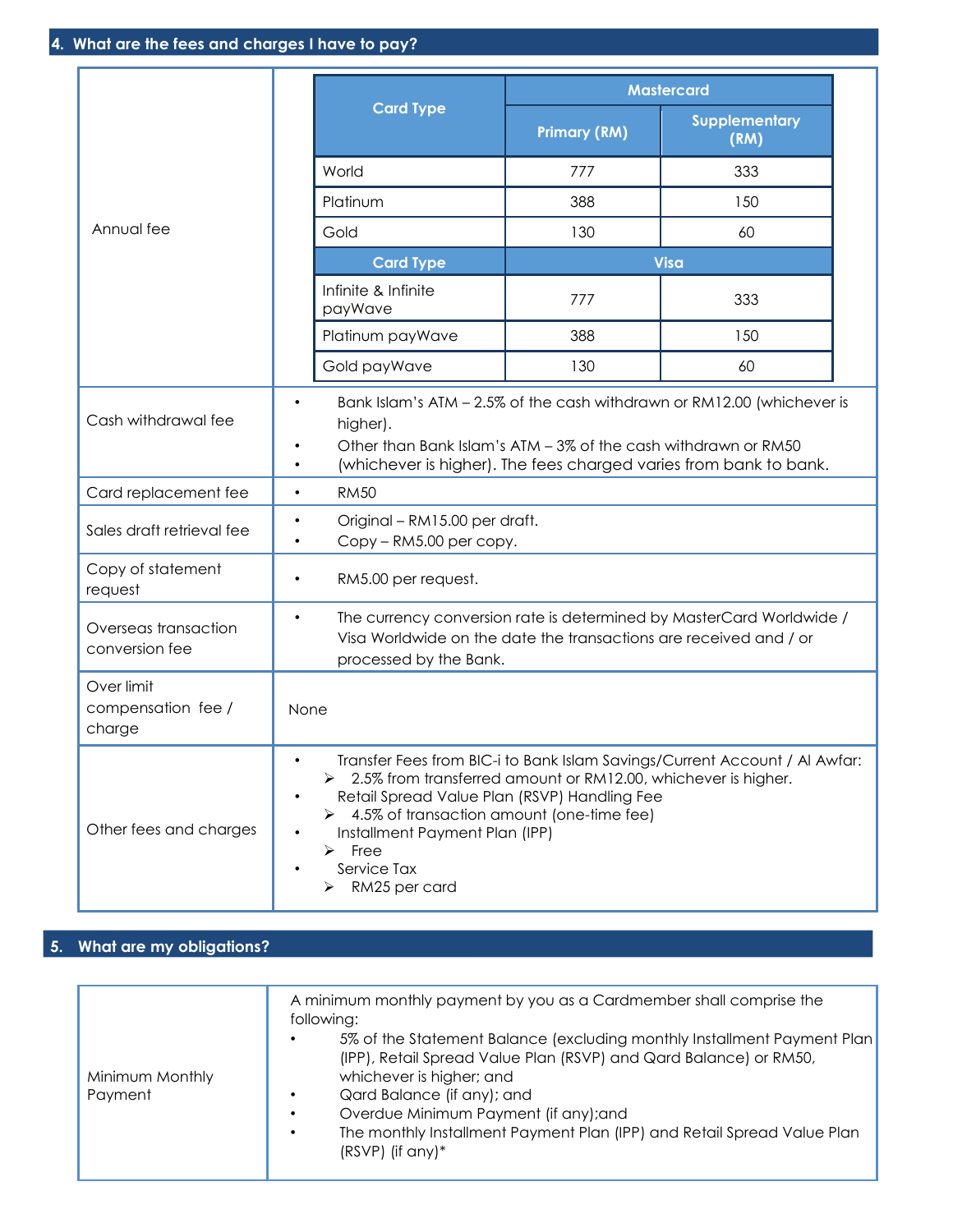|                                                     | Note:                                                                                                                                                                                                                                                                                                                                                                                                                                                                                                                                                                                                               |
|-----------------------------------------------------|---------------------------------------------------------------------------------------------------------------------------------------------------------------------------------------------------------------------------------------------------------------------------------------------------------------------------------------------------------------------------------------------------------------------------------------------------------------------------------------------------------------------------------------------------------------------------------------------------------------------|
|                                                     | <b>Qard Balance</b> - Means an approved transaction resulting in excess of credit card<br>usage above the financing limit on the request by the Cardmember and at the<br>bank's discretion. Qard Balance can be calculated by deducting Statement<br>Balance amount with the financing limit.                                                                                                                                                                                                                                                                                                                       |
|                                                     | <b>Overdue Minimum Payment-</b> Means the previous month total minimum payment<br>which remains unpaid.                                                                                                                                                                                                                                                                                                                                                                                                                                                                                                             |
|                                                     | *Only for new IPP and RSVP subscription from 2nd October 2019 onwards                                                                                                                                                                                                                                                                                                                                                                                                                                                                                                                                               |
| <b>Grace Period</b>                                 | For retail transactions - 20 days from the posting date<br>Not applicable to balance transfer or cash withdrawals                                                                                                                                                                                                                                                                                                                                                                                                                                                                                                   |
| Principal Cardholder<br>Liability                   | As the principal cardholder, you are liable to all transactions incurred by the<br>supplementary cardholders.                                                                                                                                                                                                                                                                                                                                                                                                                                                                                                       |
| Contactless (payWave)<br>transaction<br>maintenance | The "wave" function of BIC-i (transaction with no signature is required) can be used<br>at participating merchants for up to a maximum of RM250 per transaction or<br>RM2,000 per day. For purchase more than RM250 per transaction or RM2,000 per<br>day, you are required to sign the sales slip or enter your PIN number as per normal<br>purchase.                                                                                                                                                                                                                                                              |
| Security                                            | Take reasonable steps to keep the BIC-i and PIN secure at all times, including at the<br>place of residence. These include not:<br>Disclosing the BIC-i details or PIN to any other person;<br>Writing down / recording the PIN on the BIC-i, or on anything kept in close<br>proximity with the card;<br>Using a PIN selected from your birth date, identity card, passport, driving<br>license or contact numbers; and<br>Allowing any other person to use the BIC-i and PIN.<br>Leaving the BIC-i or an item containing the Credit Card-i unattended, in<br>$\bullet$<br>places visible and accessible to others |
| Lost or Stolen                                      | Notify the Bank as soon as reasonably practicable after having discovered<br>that the BIC-i is lost, stolen, an unauthorized transaction had occurred or the<br>PIN may have been compromised<br>Notify the Bank immediately upon receiving short message service (SMS)<br>transaction alert if the transaction was unauthorized                                                                                                                                                                                                                                                                                    |
| Others                                              | Notify the Bank immediately on any change in the cardholder's contact<br>$\bullet$<br>number<br>Use the BIC-i responsibly, including not using the BIC-i for unlawful activity<br>Check the account statement and report any discrepancy without undue<br>delay<br>Abide by the terms and conditions for the use of BIC-i                                                                                                                                                                                                                                                                                           |

# **6. What if I fail to fulfill my obligations?**

| Unauthorized<br>transaction | You will liable on card-present unauthorized transactions which require PIN<br>verification if you have:<br>acted fraudulently;<br>delayed in notifying the issuers as soon as reasonably practicable<br>ΙΙ.<br>after having discovered the loss or unauthorised use of the BIC-i; |
|-----------------------------|------------------------------------------------------------------------------------------------------------------------------------------------------------------------------------------------------------------------------------------------------------------------------------|
|                             | iii.<br>voluntarily disclosed the PIN to another person; or<br>recorded the PIN on the BIC-i or on anything kept in close proximity<br>IV.<br>with the card                                                                                                                        |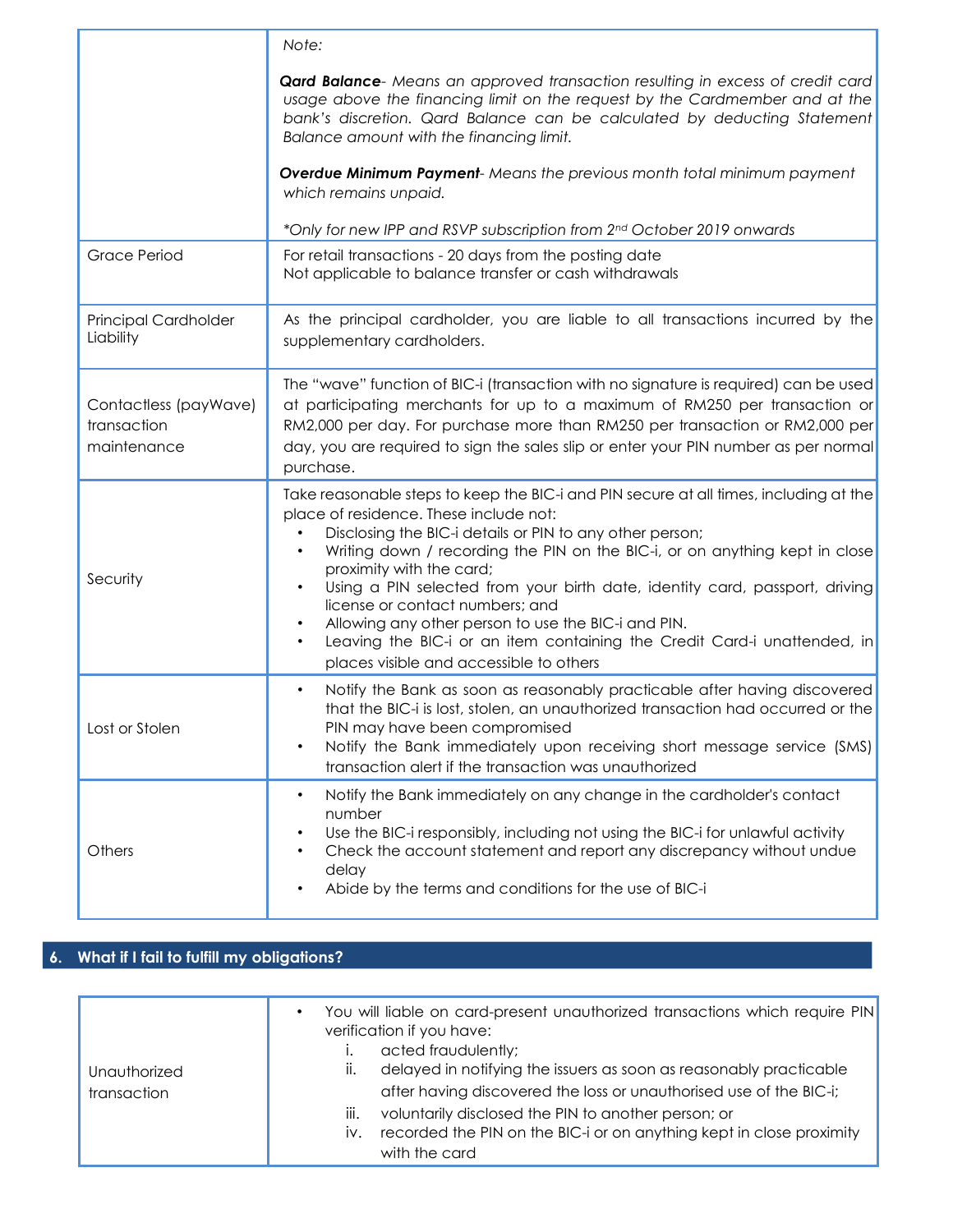|                     | You will liable on card-present unauthorized transactions which require<br>signature verification or the use of contactless card if you have:<br>acted fraudulently;<br>i.<br>ii.<br>delayed in notifying the issuers as soon as reasonably practicable<br>after having discovered the loss or unauthorised use of the BIC-i;<br>iii.<br>left the BIC-i or an item containing the card unattended in places<br>visible and accessible to others; or<br>Voluntarily allowed another person to use the BIC-i.<br>iv.                                                                                                                                                                                                                                                                                                                                                               |  |
|---------------------|----------------------------------------------------------------------------------------------------------------------------------------------------------------------------------------------------------------------------------------------------------------------------------------------------------------------------------------------------------------------------------------------------------------------------------------------------------------------------------------------------------------------------------------------------------------------------------------------------------------------------------------------------------------------------------------------------------------------------------------------------------------------------------------------------------------------------------------------------------------------------------|--|
| Late Payment Charge | Late payment charges is 1% of the outstanding balance or a minimum of RM5<br>whichever is higher or a maximum of RM50                                                                                                                                                                                                                                                                                                                                                                                                                                                                                                                                                                                                                                                                                                                                                            |  |
| Event of Default    | Upon Default:<br>a) the Bank may by written notice to you, demand for immediate payment<br>of amount overdue from you and/ or the guarantor;<br>b) the Bank have the right to set off your deposit or any other account(s)<br>$\bullet$<br>maintained with the Bank towards settlement of overdue payment under<br>this facilities granted by the Bank;<br>c) the Bank have the right to take legal action against you if you fail to<br>response to the reminder notices. The Bank shall exercise its right on any<br>security pledged with the Bank and you are to bear all the cost involved.<br>You are also responsible to settle any shortfall. Legal action against you may<br>affect your credit rating leading to any future credit assessment being more<br>difficult or expensive to you; and<br>d) Cross default of other facilities with the Bank may be triggered. |  |
| Termination         | Bank Islam has the right to terminate your card if you fail to abide with terms and<br>conditions of Bank Islam Credit Card-i                                                                                                                                                                                                                                                                                                                                                                                                                                                                                                                                                                                                                                                                                                                                                    |  |

## **7. What if I fully settle the balance before its maturity? (For Balance Transfer / Installment Payment Plan / Retail Spread Value Plan)**

There is no lock-in period for Balance Transfer, Installment Payment Plan (IPP) and Retail Spread Value Plan (RSVP). Thus, there is no charge on early settlement.

## **8. What are the major risks?**

| Lost or Stolen                 | Your BIC-i or PIN may be lost, stolen or misused. Please call the Bank at +603 26 900<br>900 IMMEDIATELY after having found your BIC-i is lost or stolen or your PIN has been<br>compromised.            |
|--------------------------------|----------------------------------------------------------------------------------------------------------------------------------------------------------------------------------------------------------|
| Payment Capacity               | If you pay only the minimum amount due, it will take you longer and cost you more<br>to settle the outstanding balance. Think about your payment capacity when<br>charging the Bank Islam Credit Card-i. |
| Payment for Other<br>Financing | If you use your Bank Islam Credit Card-i to make payment for other financing, it may<br>cost you more                                                                                                    |
| <b>Payment Difficulties</b>    | If you have problems paying for your Bank Islam Credit Card-i balances, contact us<br>early to discuss payment alternatives                                                                              |

## **9. Does Bank Islam provide Plan for Takaful Coverage for Bank Islam Credit Card-i?**

Yes, Bank Islam provides Takaful coverage plan for Bank Islam Credit Card-i cardmember. For more info, please refer to:<https://www.bankislam.com/takaful-coverage/>